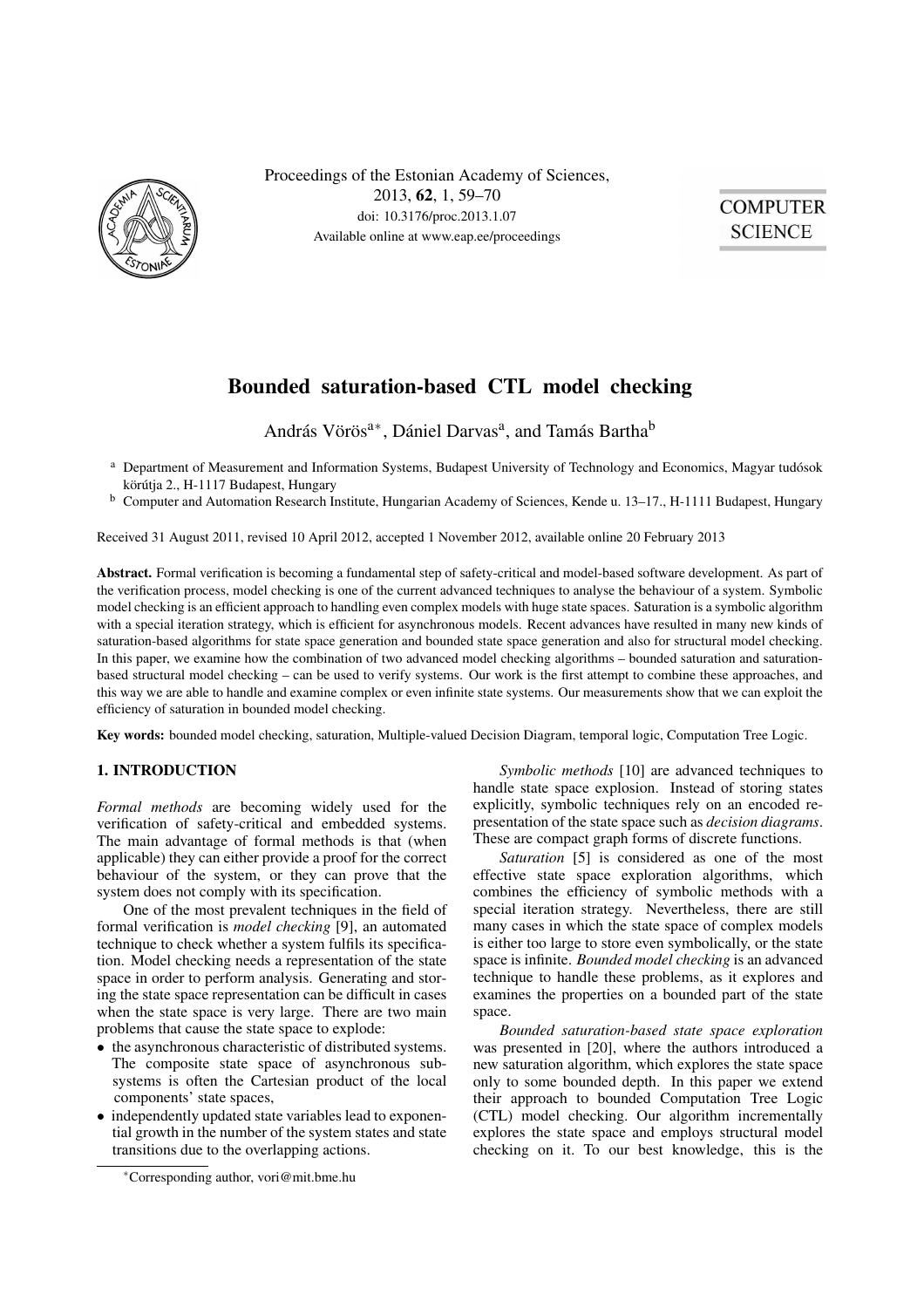first attempt to combine saturation-based CTL model checking and bounded saturation-based state space exploration. Our work is a first step towards efficient bounded CTL model checking with many directions to be explored in the future.

The structure of our paper is as follows: in Section 2 we introduce the background of our work. In Section 3 the implemented bounded saturation algorithm is described with our improvements. Section 4 describes the operation of our bounded CTL model checking algorithm and its details. We present our measurements in Section 5. Finally, we summarize the related work and give our conclusions and directions for future work.

## 2. BACKGROUND

In this section we outline the background of our work. First, we present Petri nets, the modelling formalism we used. Then we describe decision diagrams, in particular the Multiple-valued Decision Diagrams and Edge-valued Decision Diagrams. These are the underlying data structures of our algorithms; they store the state space during model checking. Finally, we present the saturation-based state space exploration algorithm, the model checking background, and the use of saturation for bounded state space exploration.

## 2.1. Petri nets

*Petri nets* are graphical models for concurrent and asynchronous systems, providing both structural and dynamical analysis. A (marked) discrete ordinary Petri net is a  $PN = (P, T, E, w, M_0)$ , represented graphically by a digraph.  $P = \{p_1, p_2, \ldots, p_n\}$  is a finite set of places,  $\overline{T} = \{t_1, t_2, \ldots, t_m\}$  is a finite set of transitions,  $E \subseteq (P \times T) \cup (T \times P)$  is the finite set of edges,  $w: E \to \overline{\mathbb{Z}}^+$  is the weight function assigning weights  $w(p_i, t_j)$  to the edges between  $p_i$  and  $t_j$ .  $M : P \to \mathbb{N}$ is a marking, represented by  $M(p_i)$  tokens in place  $p_i$ for every *i*, and  $M_0$  is the initial marking of the net. A *t* transition is enabled if for every incoming arc of  $t: M(p_i) \geq w(p_i, t).$ 

An *event* in the system is the firing of an enabled transition  $t_i$ , which decreases the number of tokens in the incoming places  $p_j$  with  $w(p_j, t_i)$  and increases the number of tokens in the output places  $p_k$  with  $w(t_i, p_k)$ . The firing of transitions is non-deterministic. The *state space* of a Petri net is the set of states reachable through transition firings.

Figure 1a depicts a simple example Petri net model of a producer–consumer system. The producer creates items and places them in the buffer, from where the consumer consumes them. For synchronizing purposes the buffer's capacity is one, so the producer has to wait till the consumer takes away the item from the buffer. This Petri net model has a finite state space (also known as reachability graph) containing eight states.

#### 2.2. Decision diagrams

A *Multiple-valued Decision Diagram* (MDD) is a directed acyclic graph, representing a function *f* consisting of *K* variables:  $f: \{0,1,...\}^K \rightarrow \{0,1\}$ . An MDD has a node set containing two types of nodes: nonterminal and two terminal nodes (0 and 1). The nodes are ordered into  $K+1$  levels. A non-terminal node is labelled by a variable index  $0 < k \leq K$  that indicates to which level the node belongs (which variable it represents), and has  $n_k$  (domain size of the variable, in binary case  $n_k = 2$ ) arcs pointing to nodes at level  $k - 1$ . A terminal node is labelled by the variable index 0. Duplicate nodes are not allowed, so if two nodes have identical successors at level *k*, they are also identical. In a quasi-reduced MDD redundant nodes are allowed: it is possible that a node's all arcs point to the same successor.

These rules ensure that an MDD is a canonical and compact representation of a given function or set. The evaluation of the function is the top-down traversal of the MDD through the variable assignments represented by the arcs between nodes. Figure 1b depicts an MDD used for storing the encoded state space of the example Petri net. Each edge encodes a possible local state, and the possible states are the paths from the root node to the terminal *one* node.

An *Edge-valued Decision Diagram* (EDD) is an extended MDD that can represent the following *f* function:  $f: \{0, 1, ...\}^K \to \mathbb{N} \cup \{\infty\}$ . The differences between an MDD and an EDD are the following:

- At the terminal level there is only one terminal node, named ⊥. This is equivalent to the terminal *one* node in an MDD.
- Every edge has a weight and a target node. We write  $\langle n, w \rangle$  if the edge has weight  $w \in \mathbb{N} \cup \{\infty\}$  and has target node *n*. In addition, we write  $p[i] = \langle n, w \rangle$  if the *i*th edge of the node *p* is  $\langle n, w \rangle$  and  $p[i].value \equiv$  $w, p[i].node \equiv n.$
- If  $p[i].value = \infty$ , then  $p[i].node = \perp$ . This is equivalent to an edge in an MDD that goes to the terminal zero node.
- Every non-terminal node has an outgoing edge with weight 0.

Figure 1c depicts an EDD storing the encoded state space enriched with the distance information (computed from the initial state). Every  $p$  node is visualized as a rectangle with *k* slots, where *k* is the number of children (domain of the variable). The *i*th edge starts from the *i*th slot of the *p* node, and the value *p*[*i*].*value* (the weight of the edge) is written to that slot. Usually the zero valued dangling edges and the  $\infty$  valued edges are not shown.

In the example of Fig. 1c let the node on the left side of the *consumer level* be *x*. This *x* node has two children:  $x[0] = \langle \perp, 0 \rangle$  and  $x[1] = \langle \perp, 3 \rangle$ .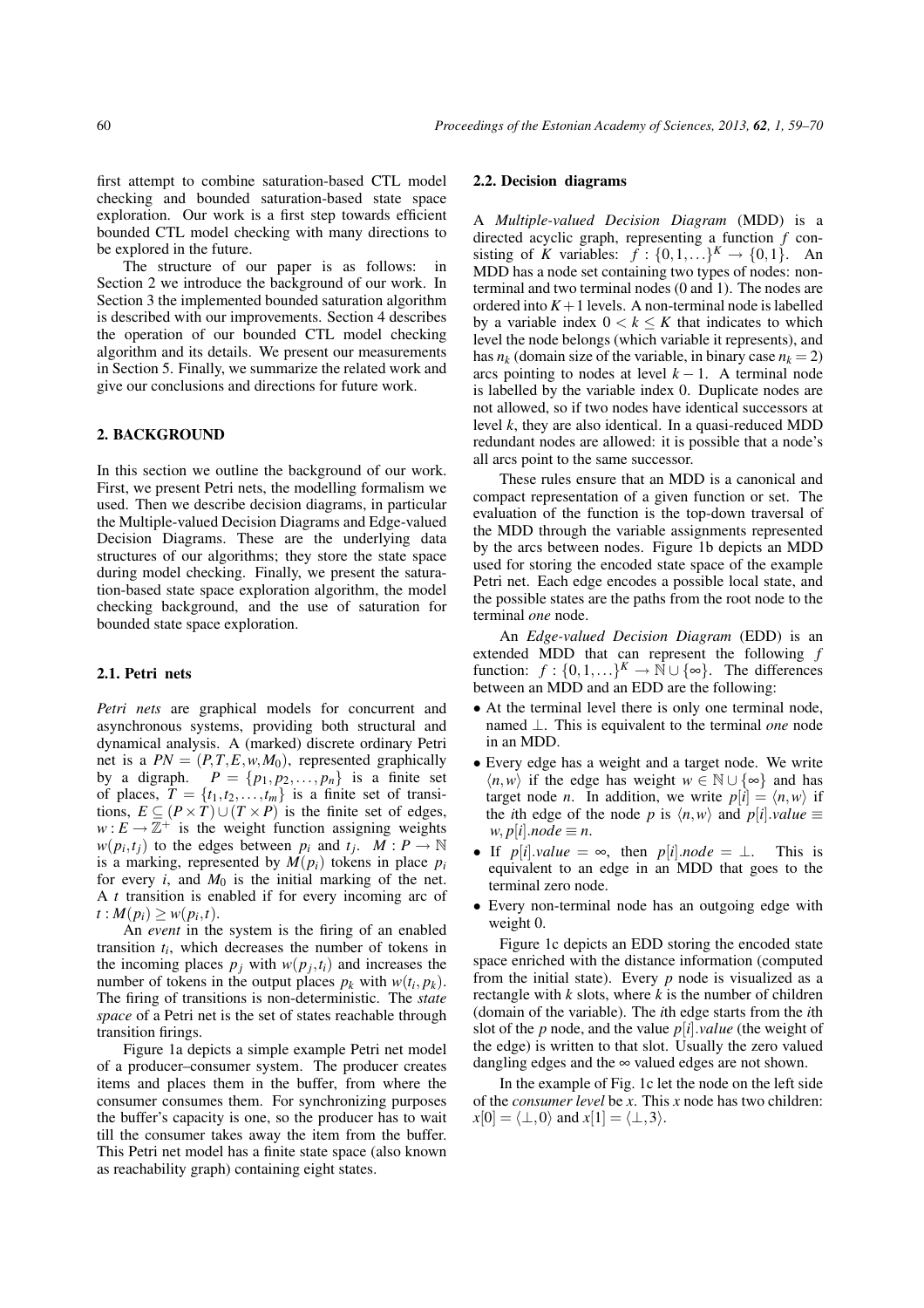

Fig. 1. Example of a producer–consumer system: (a) the Petri net of the producer–consumer model, (b) state space representation with an MDD, and (c) state space and state distance representation with an EDD.

#### 2.3. Saturation

Traditional *symbolic state space exploration* uses encoding for the traversed state space and stores this compact, encoded representation only. Decision diagrams have proved to be an efficient form of symbolic storage, as applied reduction rules provide a compact representation form. Another important advantage is that symbolic methods enable us to manipulate large sets of states efficiently.

The first step of symbolic state space generation is to encode the reachable states. The traditional approach encodes each state with a certain variable assignment of state variables  $(v_1, v_2 \ldots v_n)$  and stores it in a decision diagram. The transition relation, the so-called *next-state* function, needs to be encoded in order to encode the possible state changes. This can be done in a 2*n*-level decision diagram with variables  $\mathcal{N} =$  $(v_1, v_2, \ldots, v_n, v'_1, v'_2, \ldots, v'_n)$ , where the first *n* variables represent the "*from*" and the second *n* variables the "*to*" states. The next-state function represents the reachable states in one step.

Usually the state space traversal builds the next-state relation during a breadth first search. The reachable set of states *S* from a given initial state  $s_0$  is the *transitive closure* (in other words: the *fixed point*) of the nextstate relation  $S = \mathcal{N}^*(s_0)$ . Saturation-based state space exploration differs from the traditional methods, as it combines symbolic methods with a special iteration strategy. This strategy proved to be very efficient for asynchronous systems modelled with Petri nets.

The saturation algorithm consists of the following steps depicted in Fig. 2.

1. *Decomposition*: Petri nets can be decomposed into local submodels. The global state can be represented as the composition of the local states of components  $s_g = (s_1, s_2, \ldots, s_n)$ , where *n* is the number of components. This decomposition is the first step of the saturation algorithm. Ordinary saturation needs the so-called *Kronecker-consistent* decomposition [6,7], which means that the global transition (next-state) relation is the Cartesian product of the local-state transition relations.

Formally: if  $\mathcal{N}_{(i,e)}$  is the next-state function of the transition (*event*) *e* in the *i*th submodel, the global next-state of event *e* is  $\mathcal{N}_e = \mathcal{N}_{(1,e)} \times \mathcal{N}_{(2,e)} \times \dots$  $\times\mathcal{N}_{(n,e)}$ . In case of asynchronous systems, a transition usually affects only some or some parts of the submodels. Event locality can be easily exploited with this decomposition. Ordinary Petri nets are Kronecker-consistent for all decompositions.

- 2. *Event localization*: As the effects of the transitions are usually local to the component they belong to, we can omit these events from other submodels, which makes the state space traversal more efficient. For each event *e* we set the border of its effect, the top (*tope*) and bottom (*bote*) levels (submodels). Outside this interval we omit the event *e* from the exploration.
- 3. *Special iteration strategy*: Saturation iterates through the MDD nodes and generates the whole state space representation using a node-to-node transitive closure. In this way saturation avoids the peak size of the MDD to be much larger than the final size, which is a critical problem in traditional approaches.

Let  $\mathcal{B}(k, p)$  denote the set of states represented by the MDD rooted at node *p*, at level *k*. Saturation



Fig. 2. Saturation workflow.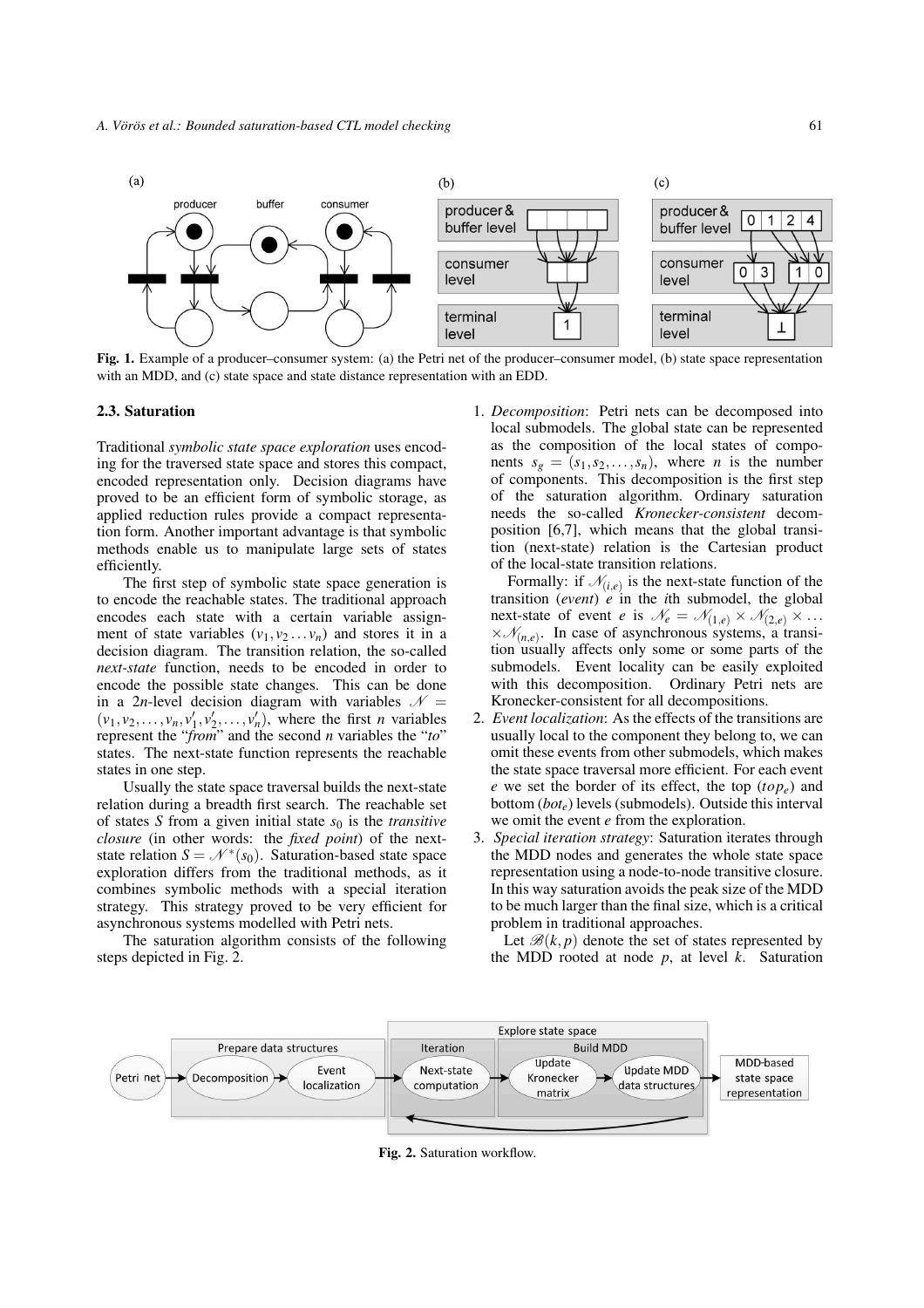applies  $\mathcal{N}^*$  locally to the nodes from the bottom of the MDD to the top. Let  $\mathscr E$  be the set of events affecting the *k*th level and below, so  $top_e \leq k$ . We call a node *p* at level *k* saturated, iff node  $\mathcal{B}(k, p) =$  $\forall e \in \mathcal{S}$   $\mathcal{N}_e^*(\mathcal{B}(k, p))$ . The state space generation ends when the node at the top level becomes saturated, so it represents  $S = \mathcal{N}^*(s_0)$ .

- 4. *Encoding of the next-state function*: The formerly presented Kronecker-consistent decomposition leads to submodels where the next-state function can be expressed locally with the help of the so-called Kronecker matrix:  $K_{k,e}$  [4].  $K_{k,e}$  is a binary matrix and belongs to event *e* at level *k*.  $K_{k,e}$  contains 1:  $K_{k,e}[i,j] = 1 \Leftrightarrow j = \mathcal{N}_{k,e}(i)$ . These Kronecker matrices contain only the local next-state relation. Kronecker-consistent decomposition of the next-state representation turned out to be very efficient in practice.
- 5. *Building the MDD representation of the state space*: First we build the MDD representing the initial state. Then we start to saturate the nodes at the first level by trying to fire all *e* events where  $top_e = 1$ . After finishing the first level, we saturate all nodes at the second level by firing all events where  $top_e = 2$ . If new nodes are created at the first level by the firing, they will also be saturated recursively. The procedure is continued at every level *k* for events where  $top_e = k$ . When new nodes are created at a level below the current one, they will also be recursively saturated. If the root node at the top level is saturated, the algorithm will terminate. Now the MDD represents the whole state space with the next-state relation encoded in Kronecker matrices.
- 6. *State space representation as an MDD*: A level of the MDD generated during saturation represents the local state space of a submodel. The possible states of the submodel constitute the domain of the variables in the MDD. Each local state space is encoded in a variable.

#### 2.4. Model checking

*Model checking* is an automated technique for verifying finite state systems. Given a model defined in Petri nets in our context, model checking decides whether the model fulfils the specification. Formally: let *M* be a Kripke structure (i.e., a state-transition graph). Let *f* be a requirement expressed as a temporal logic formula (i.e., the specification). The goal of model checking is to find all states *s* of *M* such that  $M, s \models f$ .

State space generation serves as a prerequisite for the structural model checking: verifying temporal properties needs the state-space and transition-relation representation. CTL is widely used to express temporal specifications of systems, as it has expressive syntax and efficient analysis algorithms are available for it. In CTL operators occur in pairs: the *path quantifier*, either A (on all paths) or E (there exists a path), is followed by the

*tense operator*, one of X (next), F (future, or finally), G (globally), and U (until). However, we only need to implement three of the eight possible pairings due to the duality [9] EX, EU, EG, and the remaining quantifier– operator pairings can be expressed with the help of these three in the following way:

- AX  $p \equiv \neg EX \neg p$ ,
- AG *p* ≡ ¬EF ¬*p*,
- AF  $p \equiv \neg EG \neg p$ ,
- A[*p* U *q*] ≡ ¬E[¬*q* U (¬*p*∧ ¬*q*)]∧ ¬EG ¬*q*,
- EF  $p \equiv E$ *[true* U  $p$ ].

These expressions also benefit from the locality exploited by saturation.

#### 2.5. Bounded model checking

The main drawback of model checking is that it needs to explore the full state space of a model. In practice this is not always achievable due to the high complexity of real-life systems. However, on every occasion it is not necessary to analyse the whole state space to decide a property. Moreover, many design and implementation errors in systems are so-called *shallow bugs*, meaning that the path leading to the error is short.

Traditional model checking explores the full state space of the model. Therefore it can only handle finite state systems, as the full state space of infinite systems cannot be explored with finite resources. Bounded model checking gives a solution: it explores a finite, *k*-bounded depth part of the state space in a breadth-first manner and examines the specification in this smaller part.

The algorithm starts at the initial state(s) and traverses the possible trajectories until it reaches the bound. The main idea is to progressively increase the bound, examining larger and larger parts of the state space, trying to find counterexamples or witnesses for the requirements. The drawback of this approach is that if the full state space is not unrolled (i.e., the bound of the traversal is chosen to be less than the diameter of the state space), bounded model checking will not provide a complete decision procedure (although nowadays some advanced methods can guarantee completeness without reaching the state space diameter [2,13]).

#### 3. BOUNDED SATURATION

Applying saturation for bounded state space generation is a difficult task: since saturation explores the state space in an irregular recursive order, bounding the recursive exploration steps does not necessarily guarantee this bound to be global for the whole state space representation. In order to ensure globally bounded trajectories, the iteration order would need to be made more similar to the breadth-first traversal. This, however, would lead to losing the efficiency of saturation (although the resulting compact symbolic representation of the state space is still an advantage).

In the literature there are different solutions for the above problem both for globally and locally bounded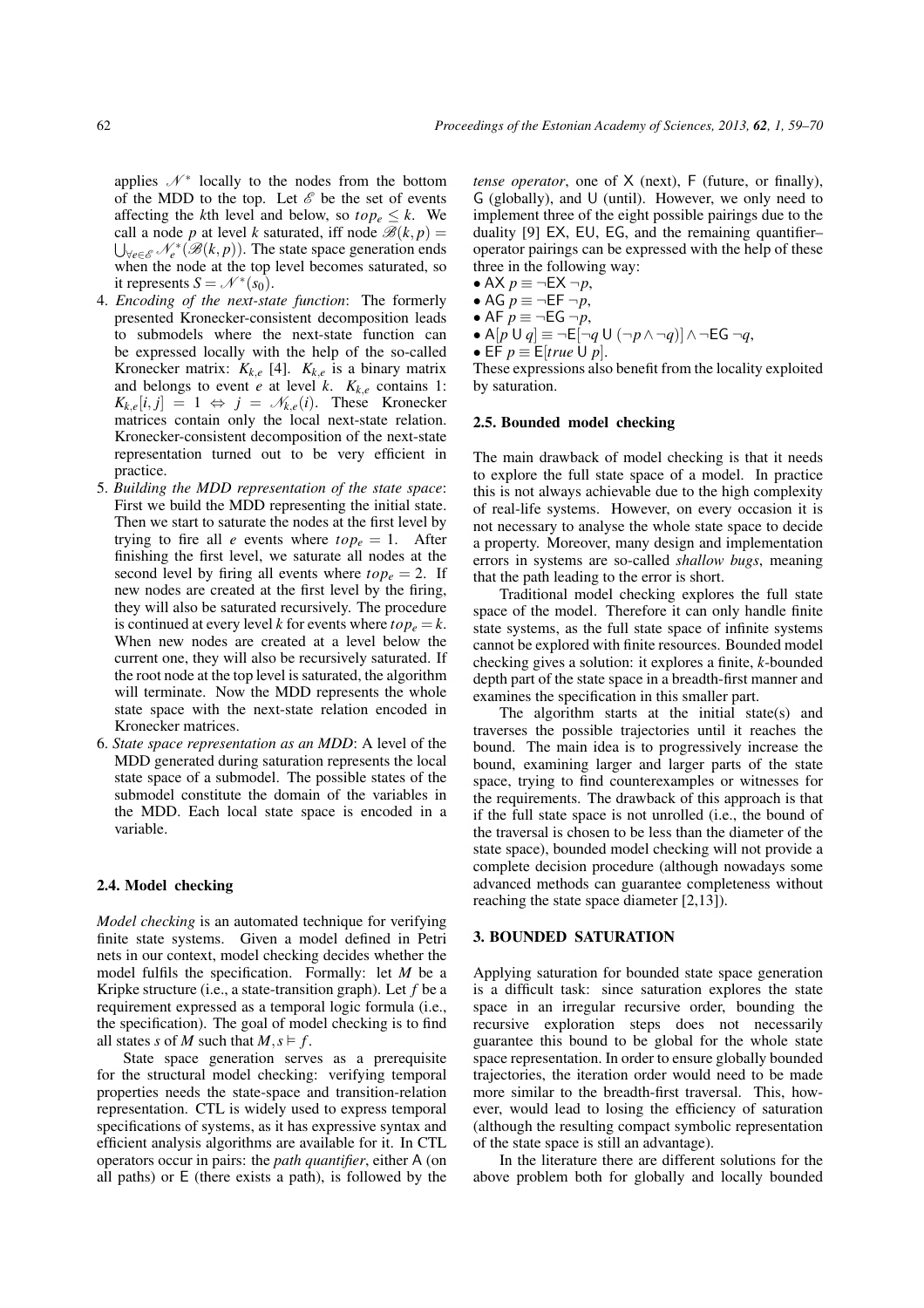saturation-based state space generation. In our work we chose the one that has already proved its efficiency [19]. The bounded saturation algorithm needs additional information about traversal distance to be able to compute the reachability set below a bound. MDDs are a highly efficient storage form for state space representation, but they do not include this information. In order to make the distance information available during the traversal, the algorithm in [19] uses EDDs instead of MDDs for storing distance measures implicitly encoded into the state space representation.

Traditional bounded model checking algorithms explore the state space incrementally in breadth-first manner. Bounded saturation-based state space generation follows a "fire then prune" style iteration. Bounded saturation keeps the same iteration order as saturation, but the algorithm fires only transitions leading to local state spaces that do not reach the bound. When bounded saturation unrolls a local state space having a distance from the initial state equal to the bound, the algorithm will not extend it any further.

#### 3.1. Implementation of bounded saturation

The bounded saturation algorithm (Fig. 3) iterates through the state space similarly to the saturation algorithm. *BoundedEDDSaturation* (Algorithm 1) starts building the state space representation in a bottom-up fashion, saturating the nodes by calling *BoundedEDDSaturate* function (Algorithm 2). *BoundedEDDSaturate* saturates the node *p* by firing all events *e* for all states *i* where *e* is enabled:  $\mathcal{N}_{k,e}(i) = j$ for some *j* and for this edge *i*:  $p[i].val < bound$ .  $p[i].val$ is a local distance measure. Examining this edge value only ensures that the smallest distance will not be greater than the bound. Additional computation is necessary to implement globally bounded state exploration. When the distance defined by the bound is reached, the state space is not explored in this direction any more. After saturating a node, and before stepping forward, the algorithm truncates the node in order to contain the proper bounded reachability set.

Encoding the distance measure. EDDs allow assigning an integer value to each element of the set they encode, providing the ability to supplement the state space with a distance measure. During state space traversal the algorithm also updates this distance information incrementally. In *BoundedEDDSatFire* (Algorithm 3) the algorithm increments the distance information encoded into the edge after successfully firing a transition. This enables bounding the state space exploration.

However, despite the fact that the algorithm prunes out steps subsequent to states located at the given bound, some states located outside the bound can still be reached due to the irregular order of the firings. These states must be avoided; therefore the algorithm uses a truncating function to omit this part of the state space representation.

Truncating excessive states. There are two types of truncating functions in [19]. The algorithm uses these

truncating functions after the traversal of the local state spaces, before finalizing the computation of nodes.

- 1. The first one ensures exact bounded state space representation by excluding all states located beyond the bound measured from the initial state. This algorithm is *TruncateExact* (Algorithm 6).
- 2. The other one provides a coarser approximation called *TruncateApprox*, excluding only those states that exceed a local bound (Algorithm 5). This algorithm does not necessarily remove states beyond the bound, it only ensures that states beyond a larger bound  $B \cdot K$  will be excluded (where  $K$  is the number of variables in the encoding).

The main difference between the two is that the "exact" method computes the truncating function recursively, by counting the exact distance measures. The approximate algorithm decides locally which states to prune. Consequently, it does not have to do recursive operations, leaving more states and needing less computation.

Our approach uses an enhanced version of the *TruncateExact* (Algorithm 6) function that differs from the one presented in [19]. We reduced the computational overhead of exploring recursively the sub-MDD by using a truncate cache (in the *TruncateExact* algorithm see lines 4 and 13). This modification reduced the computational overhead significantly, making the "exact" truncating function competitive with the approximate one.

Our bounded saturation algorithm extends the former one [19] with *on-the-fly updates* of the states and the next-state relations. This way the user does not have to provide the algorithm with the possible local state spaces of the submodels. The algorithm itself discovers these states and updates the transition relation according to the new information instead. The extra steps add some computational overhead, but improve the usability of the algorithm in general.

*Confirm(l,i)* registers a new state *i* at level *l* and updates the transition relations with the possible next states of state *i*. When a local state *i* is confirmed, this means that the state is globally reachable through some firing sequences. In order to ensure a consistent iteration order, the algorithm must keep transition relations up to date. Omitting these updates would lead to incomplete state space exploration. *Confirm(l,i)* is called every time when a new state is discovered: in algorithm 1 line 3, in algorithm 3 line 15, and in algorithm 4 line 13.

*BoundedEDDSaturation* executes the main, bottomup saturation iteration from the initial states. Calling *Confirm* ensures that the initial states are registered and the transition relations from the initial states are updated. Consequently, the saturation algorithm starts with the proper data structures. During the iteration the algorithm calls *BoundedEDDSatFire* and *BoundedEDDImage* to discover new states by firing transitions. These functions are also responsible for updating the data structures. After discovering a new state *j*, they call *Confirm(l,j)* to make sure that the algorithm continues the iteration with updated next-state relations.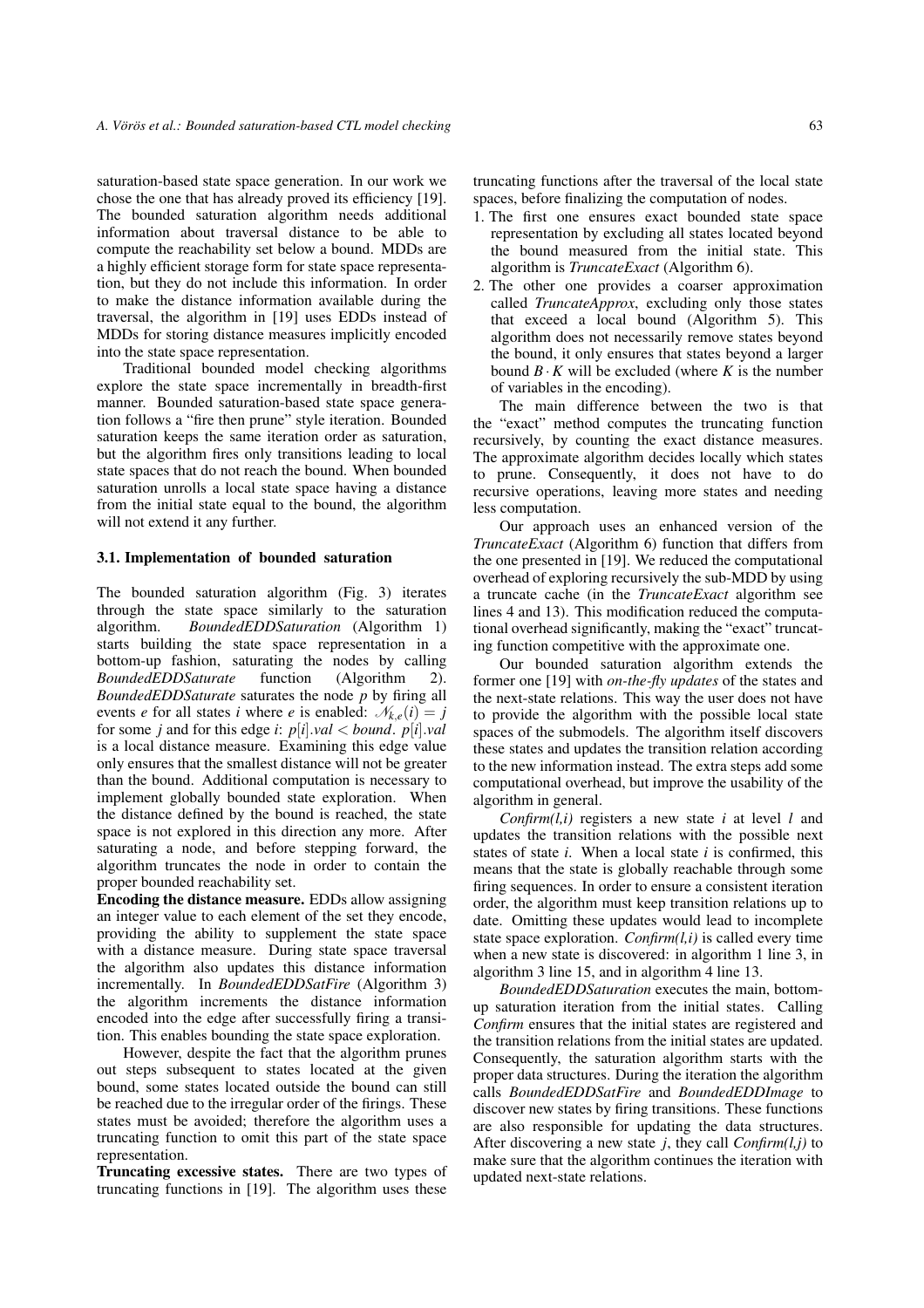| <b>Algorithm 1:</b> BoundedEDDSaturation                                      | Algorithm 4: BoundedEDDImage                                                                                |
|-------------------------------------------------------------------------------|-------------------------------------------------------------------------------------------------------------|
| output: root node: node                                                       | <b>input</b> : $\langle v, q \rangle$ : edge, <i>e</i> : event                                              |
|                                                                               | output : $edge$                                                                                             |
| $1 \ l \leftarrow \bot$ ;<br>// terminal node<br>2 for $k = 1$ to K do        |                                                                                                             |
| Confirm(k,0);<br>3                                                            | $1 \ l \leftarrow q.\text{level};$<br>2 if $l < bot_e$ then                                                 |
| $n \leftarrow NewNode(k);$<br>4                                               | <b>return</b> $\langle v, q \rangle$ ;<br>3                                                                 |
| $n[0] \leftarrow \langle 0, l \rangle;$<br>5                                  | 4 end                                                                                                       |
| BoundedEDDSature(n);<br>6                                                     | $s \leftarrow NewNode(l);$                                                                                  |
| $n \leftarrow CheckIn(k, n);$<br>7                                            | 6 foreach $(i, j) \in \mathcal{N}_{l,e}$ do                                                                 |
| $l \leftarrow n$ ;<br>8                                                       | if $p[i].value > bound$ then continue;<br>$\overline{7}$                                                    |
| <sub>9</sub> end                                                              | $\langle y, a \rangle \leftarrow BoundedEDDImage(q[i], e);$<br>$\bf 8$                                      |
| 10 return $l$ ;                                                               | $\langle w, o \rangle \leftarrow Truncated(\langle y, a \rangle);$<br>$\boldsymbol{9}$                      |
|                                                                               | $\langle u, r \rangle \leftarrow UnionMin(s[j], \langle w, o \rangle);$<br>10                               |
| <b>Algorithm 2: BoundedEDDSaturate</b>                                        | if $\langle w, o \rangle \neq \langle u, r \rangle$ then<br>11                                              |
| <b>input</b> : $p$ : node                                                     | if state j is not confirmed yet then<br>12                                                                  |
| output : node                                                                 | Confirm(l, j);<br>13                                                                                        |
|                                                                               | end<br>14                                                                                                   |
| $1 \t l \leftarrow p.\text{level};$<br>2 repeat                               | $s[j] = \langle u, r \rangle;$<br>15                                                                        |
| foreach $e \in \mathscr{E}_l$ do<br>// $\forall e : top_e = l$<br>3           | end<br>16                                                                                                   |
| BoundedEDDSatFire(p, e);<br>4                                                 | 17 end<br>18 $s \leftarrow BoundedEDDSature(s);$                                                            |
| end<br>5                                                                      | 19 $\gamma \leftarrow \text{Normalize}(s);$                                                                 |
| $\epsilon$ until $p$ does not change;                                         | 20 $s \leftarrow \text{CheckIn}(l, s);$                                                                     |
| 7 return $p$ ;                                                                | 21 return $\langle \gamma + \nu, s \rangle$ ;                                                               |
|                                                                               |                                                                                                             |
|                                                                               |                                                                                                             |
| Algorithm 3: BoundedEDDSatFire                                                | <b>Algorithm 5: TruncateApprox</b>                                                                          |
|                                                                               |                                                                                                             |
| <b>input</b> : $p$ : node, $e$ : event<br>output: changed: bool               | <b>input</b> : $\langle v, p \rangle$ : edge                                                                |
|                                                                               | output : edge                                                                                               |
| $1 \t l \leftarrow p.\text{level};$                                           | <b>1 if</b> $v > bound$ then return $\langle \infty, \perp \rangle$ ;                                       |
| $2 i \leftarrow 0;$                                                           | 2 else return $\langle v, p \rangle$ ;                                                                      |
| 3 if $l < bot_e$ then<br>return false;<br>4                                   |                                                                                                             |
| 5 end                                                                         | <b>Algorithm 6:</b> TruncateExact                                                                           |
| 6 repeat                                                                      | <b>input</b> : $\langle v, p \rangle$ : edge                                                                |
| $i \leftarrow i+1;$<br>7                                                      | output : edge                                                                                               |
| <b>foreach</b> $(i, j) \in \mathcal{N}_{l,e}$ do<br>8                         | 1 if $v > bound$ then                                                                                       |
| <b>if</b> $p[i].value \geq bound$ then continue;<br>9                         | return $\langle \infty, \perp \rangle$ ;<br>$\overline{2}$                                                  |
| $\langle v, q \rangle \leftarrow BoundedEDDImage(p[i], e);$<br>10             | 3 end                                                                                                       |
| $\langle w, s \rangle \leftarrow Truncated(\langle v+1, q \rangle);$<br>11    | 4 <b>if</b> truncate cache contains value t for $\langle v, p \rangle$ then                                 |
| $\langle u, r \rangle \leftarrow UnionMin(p[j], \langle w, s \rangle);$<br>12 | <b>return</b> $\langle v, t \rangle$ ;<br>5                                                                 |
| if $\langle w, s \rangle \neq \langle u, r \rangle$ then<br>13                | 6 end                                                                                                       |
| if state $j$ is not confirmed yet then<br>14                                  | $\tau$ $n \leftarrow \text{NewNode}(p.\text{level});$                                                       |
| Confirm(l, j);<br>15                                                          | s foreach $i \in S_{p!\text{level}}$ do                                                                     |
| end<br>16<br>17                                                               | $r \leftarrow TruncateExact(\langle v + p[i].value, p[i].node)\rangle;$<br>9                                |
| $p[j] = \langle u, r \rangle;$<br>end<br>18                                   | $n[i] \leftarrow \langle r.value - v, rnode \rangle;$<br>10                                                 |
| end<br>19                                                                     | 11 end                                                                                                      |
| $20$ until $p$ does not change;                                               | 12 $n \leftarrow CheckIn(p-level, n);$<br>13 insert into truncate cache n with key $\langle v, p \rangle$ ; |

Fig. 3. Bounded saturation algorithms.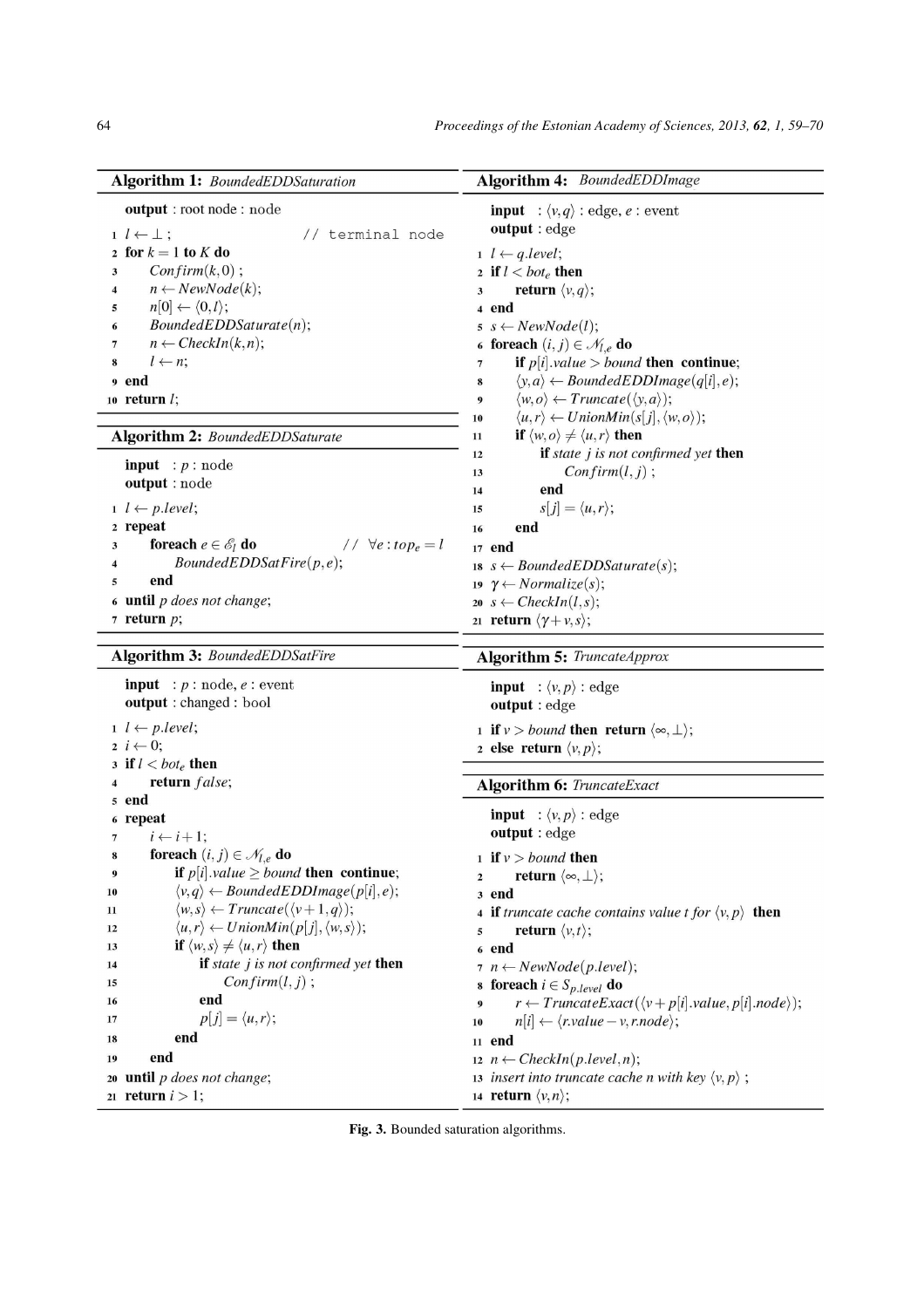## 4. SATURATION-BASED BOUNDED MODEL **CHECKING**

Saturation-based structural CTL model checking was introduced in [8]. Later, the algorithm was improved in [20]. In the latter publication the authors applied a constrained saturation algorithm to prune the next-state function. Our algorithm follows a different idea: instead of exploring the whole state space and then pruning the next-state function for the computation of the fixedpoint iterations, we restrict the state space to a given bound, and apply structural CTL model checking on this restricted part.

Our approach has both advantages and disadvantages compared to the approach in [20]. On the one hand, many design and implementation errors are shallow, thus they can be reached in a few steps, and so bounded model checking can find these errors efficiently. In these cases combining CTL model checking with bounded state space exploration works quite well. On the other hand, proving some properties (for example invariant properties) may need the whole state space to be explored. In these cases bounded model checking cannot give a proper answer unless the bound is chosen to be the diameter of the state space. Using bounded model checking for such problems often means overhead, and the efficiency of the fixed-point iterations becomes the main performance factor. It is usually difficult to define the bound where the algorithm explored a sufficiently large part of the state space to decide about the specification. In our work we extended the model checking framework with three-valued logic to support decision-making. We present this extension at the end of this section.

In the following we demonstrate how MDD data structures and saturation can help CTL model checking. After that we present our bounded CTL model checking algorithm.

#### 4.1. CTL model checking

The CTL model checking algorithm [8] can utilize well the data structures created during the state space exploration. CTL operators express next-state relations and fixed-point properties, thus we have to efficiently compute the inverse of the next-state function  $\mathcal{N}^{-1}$ .

The semantics of the three implemented CTL operators is the following:

- **EX**:  $i^0$  ⊨ **EX**  $p$  iff  $\exists i^{\mathsf{T}} \in \mathcal{N}(i^0)$  s.t.  $i^1 \vDash p$  (where  $\vDash$ means "satisfies"). Consequently, EX corresponds to the inverse  $\mathcal N$  function, moving one step backward through the next-state relation. Saturation computes this back-step by a transposed Kronecker matrix. This way we can take advantage of the locality.
- EG:  $i^0 \models$  EG  $p$  iff  $\forall n \geq 0, \exists i^n \in \mathcal{N}(i^{n-1})$  s.t.  $i^n \models p$ so that there is a strongly connected component containing states satisfying *p*. This computation needs a greatest fixed-point computation, thus saturation

cannot be applied directly. Nevertheless, computing the closure of this relation profits from the locality accompanying the decomposition.

• EU: *i*  $i^0$   $\models$   $\mathsf{E}[p \cup q]$  iff  $\exists n \geq 0$ ,  $\exists i^1$  ∈  $\mathcal{N}(i^0), \ldots, \exists i^n \in \mathcal{N}(i^{n-1})$  s.t.  $i^n \vDash q$  and  $i^m \vDash p$  for all  $m < n$ . Informally: we search for a state *q* reached solely through states satisfying *p*. The computation of this property needs a least fixed-point computation, which can benefit from the efficiency of saturation.

Saturation builds Kronecker matrix-based next-state representations. This makes the building of the inverse relation easy, since if  $\mathcal{N}_e = \mathcal{N}_{(1,e)} \times \mathcal{N}_{(2,e)} \times \dots \times$  $\mathcal{N}_{(n,e)}$ , then  $\mathcal{N}_e^{-1} = \mathcal{N}_{(1,e)}^{-1} \times \mathcal{N}_{(2,e)}^{-1} \times ... \times \mathcal{N}_{(n,e)}^{-1}$ , where  $\mathcal{N}_{(k,e)}^{-1}$  is the inverse next-state relation of  $\mathcal{N}_{(k,e)}$   $\forall k \in$ 1...*n*. This inverse next-state relation is expressed by a Kronecker matrix: if  $K_{(k,e)}$  is the Kronecker representation of  $\mathcal{N}_{(k,e)}$ , then  $\mathcal{N}_{(k,e)}^{-1}$  is expressed with  $K_{(k,e)}^T$ , where  $K^T$  is the transposed matrix of *K*.

Before performing saturation in the case of the EU operator, we have to classify events into categories, in order to define the breadth-first and the saturation-based steps in the fixed-point calculation. The algorithm needs this classification because saturation can be applied only to those events that do not lead the path out of *p*. We need this constraint because of the irregular order in which saturation explores states.

- An event *e* is *dead* with respect to a set of states *S* if  $\mathcal{N}_e^{-1}(S) \cap S = \emptyset$ . These events are omitted from the fixed-point calculation.
- An event *e* is *safe* if it cannot lead from outside *S* to states in *S*, formally:  $\emptyset \subset \mathcal{N}_e^{-1}(S) \subseteq S$ .
- All other events are *unsafe*.

With the help of this categorization, we decompose the fixed-point calculation into two steps:

- 1. Computing the closure of relations of the *safe* events can be efficiently done by saturation.
- 2. By breadth-first traversal the algorithm explores *unsafe* events.

We have to filter out those states reached by unsafe steps that do not satisfy *p* or *q* by computing the intersection of  $p \cup q$ . This intersection is evaluated in every iteration. The efficiency of EU computation depends highly on the efficiency of the saturation steps. The number of breadth-first steps (and intersection operations) depends on the model and the temporal logic formula itself. Saturation makes more efficient only the exploration of the safe part.

#### 4.2. Bounded CTL model checking algorithm

Our approach presented in this paper is the first that combines saturation-based model checking with bounded saturation-based state space traversal (Fig. 4). It has many advantages compared to the traditional structural model checking algorithms; however, there are still many directions to improve it.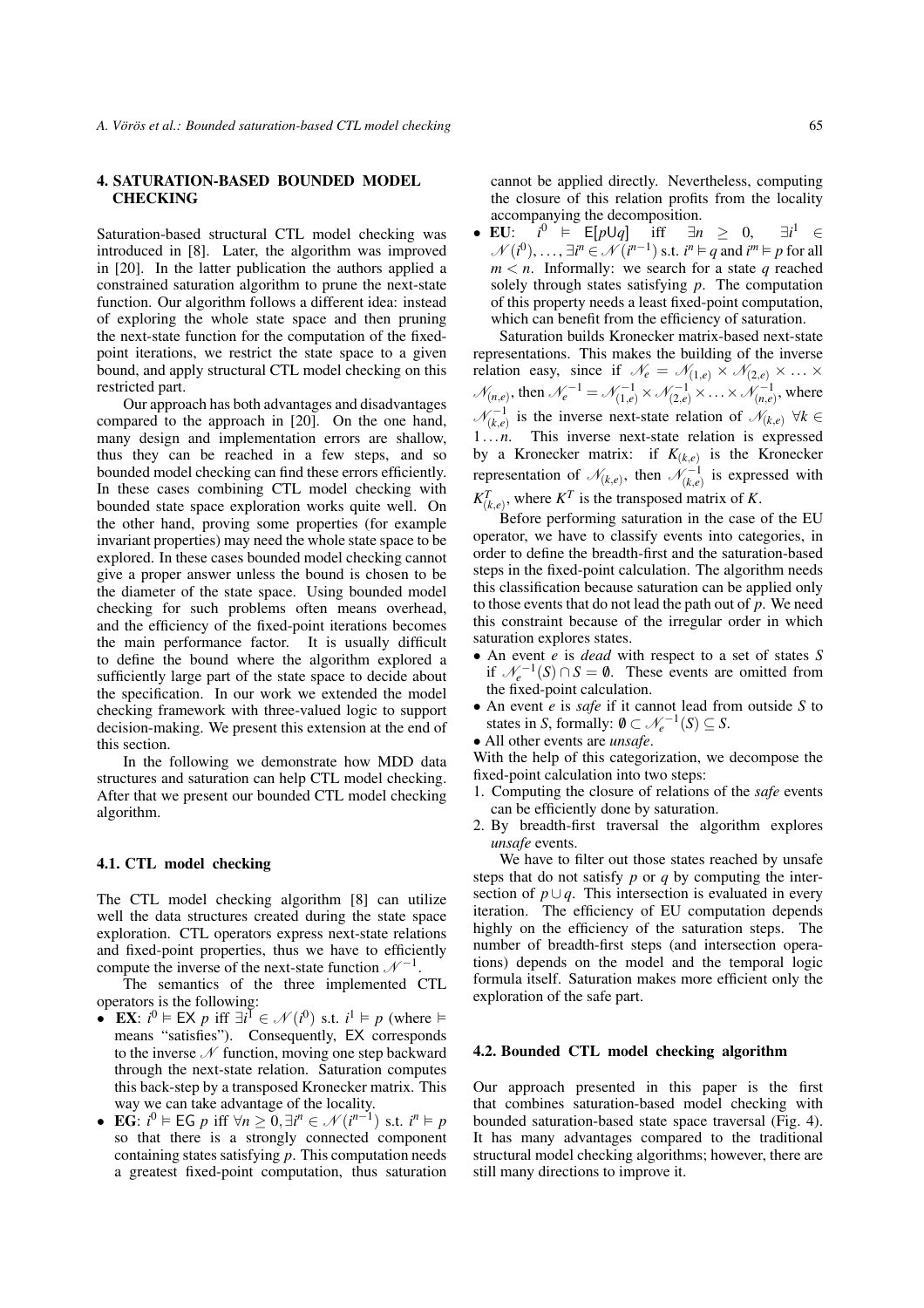

Fig. 4. Bounded model checking process.

Bounded model checking has three input parameters: • the *initial bound (B)*, which is the first bound where the algorithm stops and executes model checking;

- the *specification* to be examined on the *Petri net* model;
- and an *increment*  $(\delta)$ , which is used to compute the next bound.

First, the algorithm unfolds the state space to the distance of the *initial bound* ( $b := B$ ). The output of the state space generation is the state space encoded in an EDD. Before starting the CTL model checking, the EDD is converted into an MDD by throwing away the distance information and applying the MDD reduction rules. The main advantage of converting the EDD to an MDD is that MDDs are usually more compact than EDDs. (Note that the reason for this compaction is not only the smaller data structures needed to represent edges, but also that the applied reduction rules may merge more nodes than in EDDs.) Since CTL model checking is usually a memoryintensive task, it is important to make the state space representation as compact as possible.

The saturation-based CTL model checking algorithm is executed on the bounded state space representation MDD. If the result of the model checking is equal to that expected, the algorithm will stop. Otherwise we have to check if the state space diameter is reached (i.e., the full state space has been explored). If neither the result is the expected one nor the full state space has been discovered yet, the algorithm will continue running with an increased bound  $b := b + \delta$ .

The main advantage of this approach is that the analysis supports the full CTL semantics, which is usually not the case for traditional bounded model checkers. This is complementary to the wide-spread automaton theoretical approach, where the examined properties are expressed with the help of linear temporal logic, and the model checker unfolds the automaton till the given bound in order to examine all possible behaviours. Our structural model checking algorithm follows a completely different approach.

fulfilled and those states from which the property does not hold. Evaluating a formula in CTL model checking returns a set of states satisfying the formula. In the case of nested CTL operators, the result of the nested formula is the input for the outer formula.

The problem with bounded model checking is that essentially it is a *semi-decision procedure*, thus it can also produce an *unknown* result about a given property. In our work we extended our former saturation-based bounded model checking approach to handle uncertainty about the specification, so it can produce three results: *true*, *false*, or  $\perp$  (where  $\perp$  denotes the unknown result). *Three-valued logic* [12,17] is a mathematical reasoning procedure for these three values, applied in many areas, including the analysis of asynchronous circuits, compilers, and model checking [3,16]. First we have to extend the logic, which can be seen in Table 1.

## *4.3.1. CTL semantics with three-valued logic*

Our model checking algorithm computes the set of states  $S_{true}$  of the model *M* for formula *f*, where  $S_{true}$  ${s_0 : M, s_0 \models f, s_0 \in S}$ . All other states are in the set *Sfalse* as for them the specification, i.e., the CTL formula, evaluates to *false*. In the following we consider a CTL expression *c* as a function assigning a truth value to each state in the state space  $c : S \to \mathbb{B}$ , where *S* is the set of all states in the model. The traditional model checking question is to examine if the initial state is in the states fulfilling the specification  $s_0 \subseteq S_{true}$  or not (therefore the result is either true or false).

Traditional fixed-point computations divide the state space into the states where the fixed-point computation evaluates to *true* and to the states where it evaluates to *false*. However, when computing fixed points in bounded, partial state spaces, this kind of partitioning is usually unachievable. Let us demonstrate this with

Table 1. Truth tables of the three-valued logic

## 4.3. Decision-making with three-valued logic

Classical model checking uses two-valued logic, where the set of states is categorized according to the formula into two sets: those states from which the property is

| $\boldsymbol{x}$ | $\neg x$ |   |   | F          | T |    |         |   |  |
|------------------|----------|---|---|------------|---|----|---------|---|--|
|                  |          |   |   |            |   |    |         |   |  |
| F                | T        | F | F | $F-F$      |   | F. | $\perp$ | F |  |
|                  |          | т |   | $_{\rm F}$ | T | T  | T       | T |  |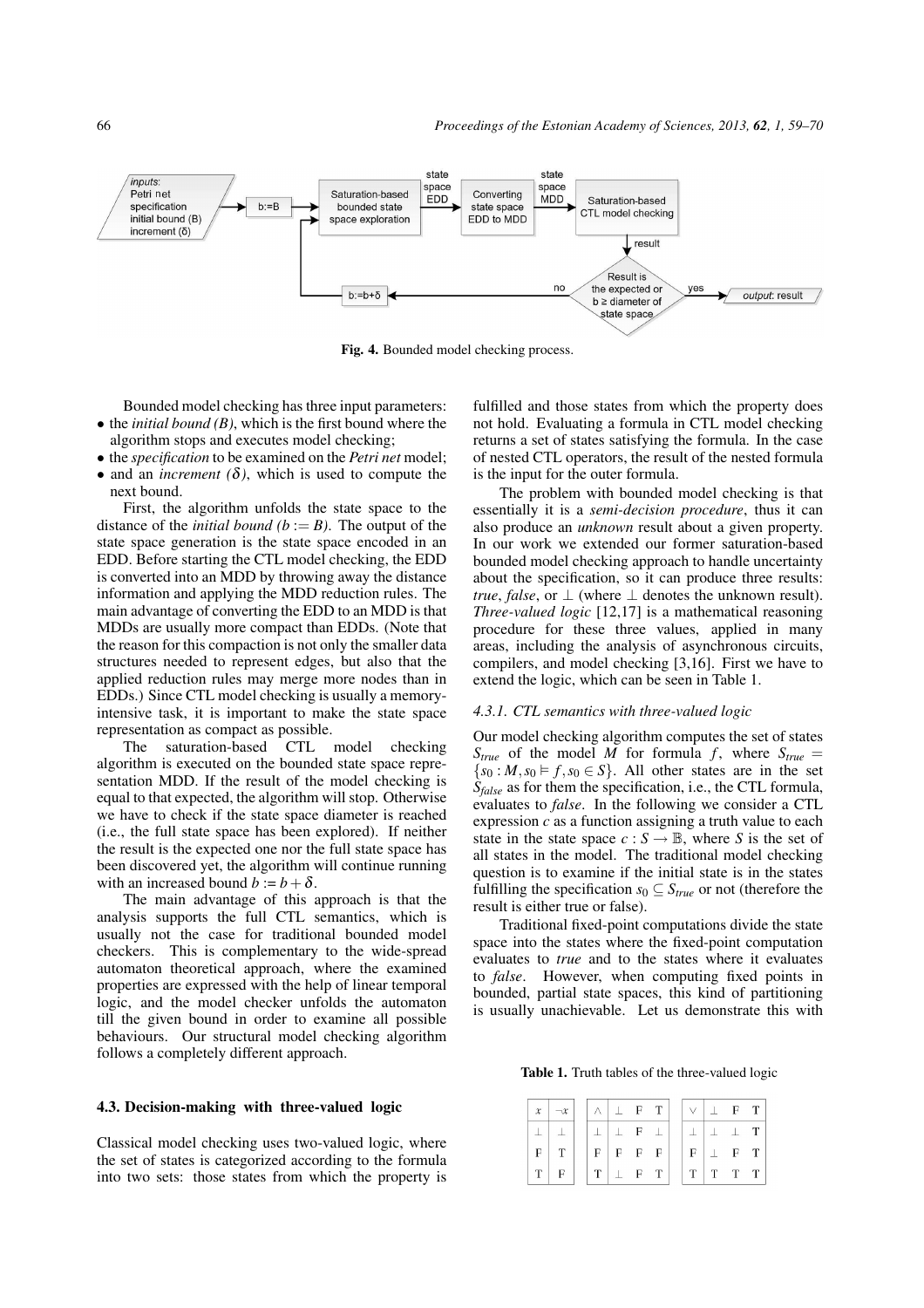a simple reachability property EF *p*. When evaluating this property on a bounded state space, we can identify those states where the property evaluates to *true*. From these states a *p* state is reachable. However, we cannot conclude anything certain about those states from which *p* is not reachable in this bounded, thus partial state space. Further states must be explored to prove either the *true* or the *false* result. So evaluating EF *p* on a bounded state space will result {*true*, ⊥} unless a sufficiently large state space is explored.

The main advantage of using three-valued logic is that the value *unknown* result suggests that the state space needs to be explored further, and *false* suggests that the model checking procedure is completed. In the classical two-valued logic bounded model checking the *false* result does not provide any information about what caused the property to evaluate to *false*.

As we stated earlier, evaluating a CTL formula in three-valued model checking will label the set of states with one of three possible values: {*true*, *false*, ⊥}. Therefore the CTL formula can be described with a three-valued  $c : S \rightarrow \{true, false, \perp\}$  function. Similarly to the two-valued case, *Strue* represents the set of states where all elements of *S* are labelled with *true*,  $S_{true} = \{s:$ *s* is labelled with *true*,  $s \in S$ . We define the sets  $S_{\perp}$  and *Sfalse* similarly.

In the following we introduce the semantics of the basic CTL operators. The semantics of the remaining operators can be derived by duality rules (see Section 2.4).

- EX: The traditional EX operator makes a backward step, so the EX *p* expression evaluates to the  $S_{EX} = \mathcal{N}^{-1}(p)$  two-valued set. This can be generalized with the help of three-valued logic. In the three-valued result set, every  $s \in S$  state will be labelled with (where *S* is the set of all known states):
	- *true*, if  $s \in S_{\text{EX}}$ ;
	- *false*, if  $s \notin S_{\text{EX}}$  and *s* is not on the border of the bounded state space (e.g there is at least one explored state that is reachable from *s*);
	- ⊥ otherwise.
- EU: The traditional EU operator computes a least fixed point. If  $S_{\text{FU}}$  is the state set satisfying  $E[p \cup q]$ using two-valued logic, then by using threevalued logic, every  $s \in S$  state will be labelled with:
	- *true*, if  $s \in S_{\text{EU}}$ ;
	- $\perp$ , if  $s \notin S_{\text{EU}}$  but there exists at least one path from *s* to the border of the explored (sub)state space whose states are all labelled with *p*;
	- *false* otherwise.
- EF: The traditional, two-valued EF operator computes a least fixed point, namely the reachability relation. If  $S_{EF}$  is the state set satisfying EF  $p$ , by using the three-valued EF operator every  $s \in S$ state will be labelled with:

• *true*, if  $s \in S_{\text{EF}}$ ;

 $\bullet$   $\perp$ , if  $s \notin S_{\text{EF}}$ .

Note that this expression can be evaluated to *false* only if the whole state space is explored.

- EG: The traditional EG operator computes a greatest fixed point. If  $S_{\text{EG}}$  is the state set satisfying EG *p* using two-valued logic, then by using threevalued logic every  $s \in S$  state will be labelled with: • *true*, if  $s \in S_{\text{EG}}$ ;
	- $\perp$ , if  $s \notin S_{\text{EG}}$ , but at least one path exists from *s* to the border of the state space labelled with *p*; • *false* otherwise.

For these interpretations of the EG and EU operators we have to determine whether at least one path exists with *p* states from a given *s* state to the border of the explored bounded state space. This computation can be done with the evaluation of another CTL expression. Let  $S_b$  represent the state set at the border of the bounded state space representation, i.e., the states having exactly *b* distance from the initial states. If the expression  $E[p \cup (S_b \cap p)]$  is true for a state set *S'*, then  $\forall s \in S'$  there is a path from *s* to the border (of the bounded state space) containing only *p*-labelled nodes.

With the help of three-valued logic we can further improve the results produced by model checking, because we can determine if the state space is worth further exploring.

The complexity of three-valued model checking has twice the complexity of traditional bounded model checking. This is due to the fact that at first the algorithm must compute the exact model checking problem based on two-valued logic. If a witness or counterexample is found, then the algorithm will stop. Otherwise the threevalued model checking problem needs to be solved using the extended labelling scheme introduced in this section. The result is the extended information gained from threevalued model checking.

## 5. EVALUATION

Our algorithm is the first to combine bounded saturationbased state space exploration with saturation-based CTL model checking. We have developed an experimental implementation of the algorithm in the C# programming language. We used a desktop PC for the measurements: Intel Core2 Quad CPU Q8400 2.66 GHz CPU, 4 GB memory with Windows 7 Enterprise and .NET 4.0 x64.

Our main purpose was to examine the efficiency of our algorithm and compare it to the classical algorithms of CTL model checking. We also examined how saturation-based bounded state space traversal can make CTL-based model checking more scalable. We implemented the saturation-based CTL model checking algorithms from [8] and combined them with bounded saturation-based state space generation.

In this section we compare our bounded model checking algorithm to its classical counterpart from [8]. Our experiments agree with former research results: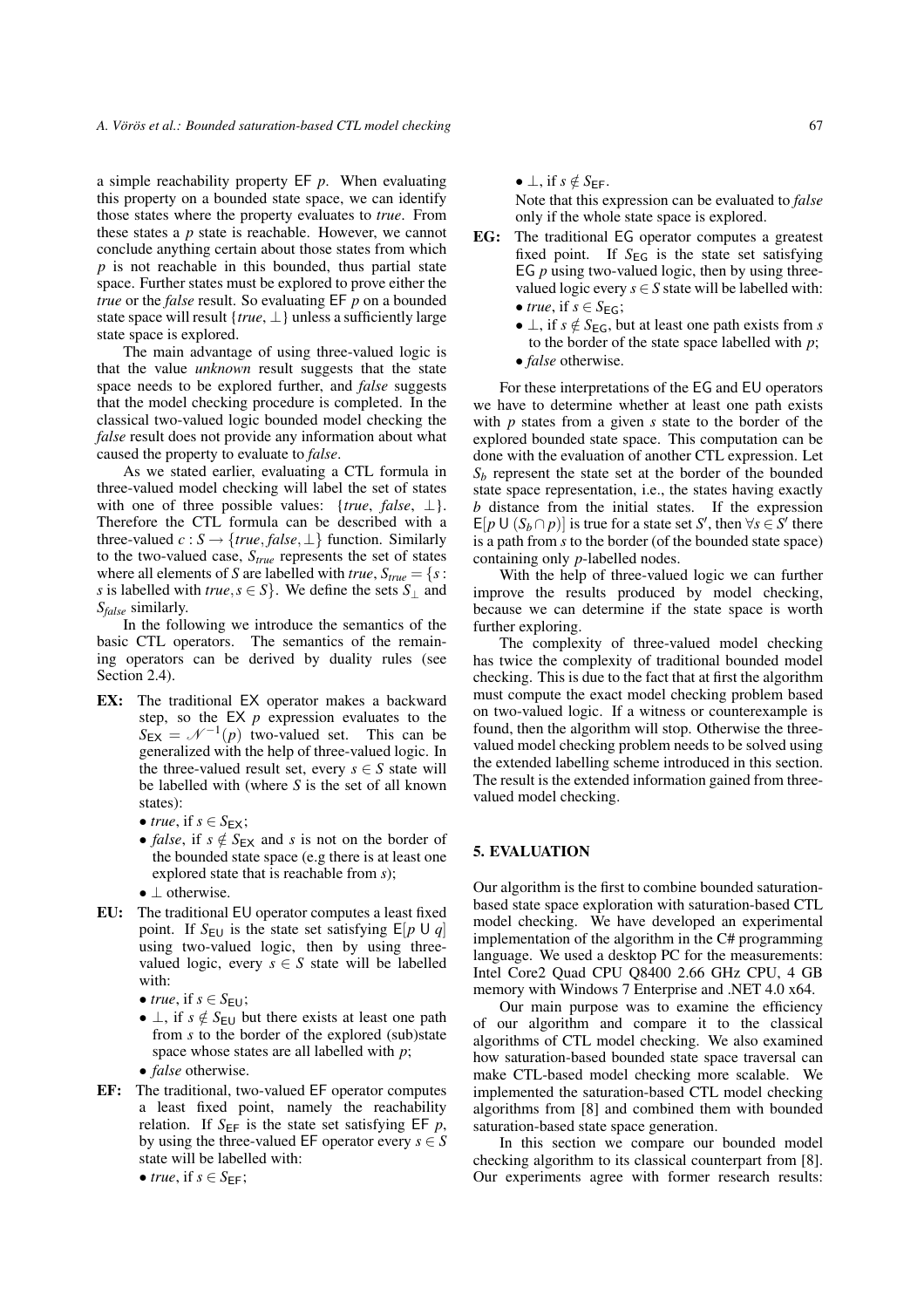bounded and classical model checking are complementary techniques. Bounded model checking can efficiently find errors in the vicinity of the initial states. Classical model checking is more efficient for those problems that need the examination of a larger part of the state space.

The models used for our evaluation are well known in the model checking community. The Flexible Manufacturing System (FMS) and the Kanban system are models of production systems [5]. The parameter *N* refers to the complexity of the model and it influences the number of tokens in it. Their state space scales from  $10^{20}$  to  $10^{30}$  states. Slotted Ring (SR) is a model of the communication protocol [18], where *N* is the number of participants in the communication. The size of the state space of the SR-100 model is about  $10^{100}$ . We also used a model of Hanoi towers from [15]. The state space of our Hanoi towers model with 12 rings is 531 441 states. We exploited the expressive power of Petri nets with inhibitor arcs in order to have conciser models. Our models are provided in PNML format, and they can be downloaded from our homepage at http://petridotnet.inf.mit.bme.hu/ (accessed 06.04.2012).

Our algorithm can be fine tuned by the user as both the initial bound and the increment distance can be defined. This way the algorithm can be set to be optimal for smaller distances when we expect that it is sufficient to explore a smaller part of the state space. Moreover, it is also possible to choose both the initial bound and the increment distance bigger to find a proof in fewer iterations, when we assume that the property is "deeper". Some knowledge about the expected behaviour of the property can significantly reduce the computational time.

In Table 2 we compare bounded model checking with the classical approach. We have done measurements

with both the *Approximative* and *Exact* truncating function. In Table 2 it can be seen that for some properties our bounded model checking approach is more efficient than the classical one, for some models and temporal properties by an order of magnitude. It can also be seen that for the Hanoi model (which has less concurrency) the *Exact* truncating function has a shorter runtime compared to the *Approximative* algorithm. It is a surprising result, as former research ([19]) stated the contrary. Our (not yet proved) explanation is that our cache-based optimized truncating function is responsible for this speedup. For the other models the *Approximative* truncating function performs better. The reason behind bounded model checking performing well for these models is that the given specification property could always be proven in a bound less than 128. The diameter of their state space is usually much longer: it is 4096 in the case of the Tower of Hanoi, 420 steps in the case of the Kanban model, and scales from 320 to 2800 steps in the case of the FMS model.

In Table 3 we compare the bounded model checking algorithm to the classical CTL model checking algorithm, and we examine how the longer distance to reach a proof effects their runtimes. Bounded model checking works well for the first case, because it takes 10 steps to reach a proof. However, with the growing number of steps needed to (dis)prove a property, the runtime is also growing. The classical model checking algorithm, on the contrary, always needs the same time to prove a property.

Table 4 depicts how the decreasing number of main iterations affects the runtime. If the algorithm increases the bound with bigger "increments", the algorithm will find a proof earlier, reducing the overhead caused by the unsuccessful bounded model checking steps.

| Model           | Expression                   | Approx   | Exact      | Classic  |
|-----------------|------------------------------|----------|------------|----------|
|                 |                              |          |            |          |
| Hanoi-12        | $EF(B_4>0)$                  | 13.23 s  | 11.56 s    | 31.33 s  |
| Hanoi-12        | $EF(B_5 > 0)$                | 1.93 s   | 1.76 s     | 31.27 s  |
| Hanoi-12        | $EF(B_6 > 0)$                | $0.41$ s | 0.37 s     | 31.33 s  |
| Hanoi-12        | $EF(B_8>0)$                  | $0.03$ s | 0.03 s     | 31.33 s  |
| SlottedRing-100 | $EF(E_2 = 1 \land A_2 = 1)$  | 0.39 s   | 0.80 s     | 11.23 s  |
| SlottedRing-200 | $EF(E_2 = 1 \land A_2 = 1)$  | 1.06 s   | 2.06 s     | 88.94 s  |
| SlottedRing-300 | $EF(E_2 = 1 \wedge A_2 = 1)$ | $1.42$ s | 3.17 s     | 313.05 s |
| Kanban-30       | EG(true)                     | 0.05 s   | $0.03$ s   | 21.56 s  |
| Kanban-30       | $EF(P_{out4}=1)$             | 0.00 s   | $0.02$ s   | 19.89 s  |
| Kanban-30       | $EF(P_{out4}=5)$             | 0.90 s   | 3.54 s     | 19.88 s  |
| Kanban-30       | $EF(P_{out4}=10)$            | 8.61 s   | $109.64$ s | 19.89 s  |
| $FMS-25$        | EG(true)                     | 0.08 s   | $0.17$ s   | 0.53 s   |
| <b>FMS-100</b>  | EG(true)                     | 0.05 s   | 0.17 s     | 20.32 s  |
| <b>FMS-200</b>  | EG(true)                     | 0.06 s   | $0.16$ s   | 209.46 s |

Table 2. Runtime results of the algorithms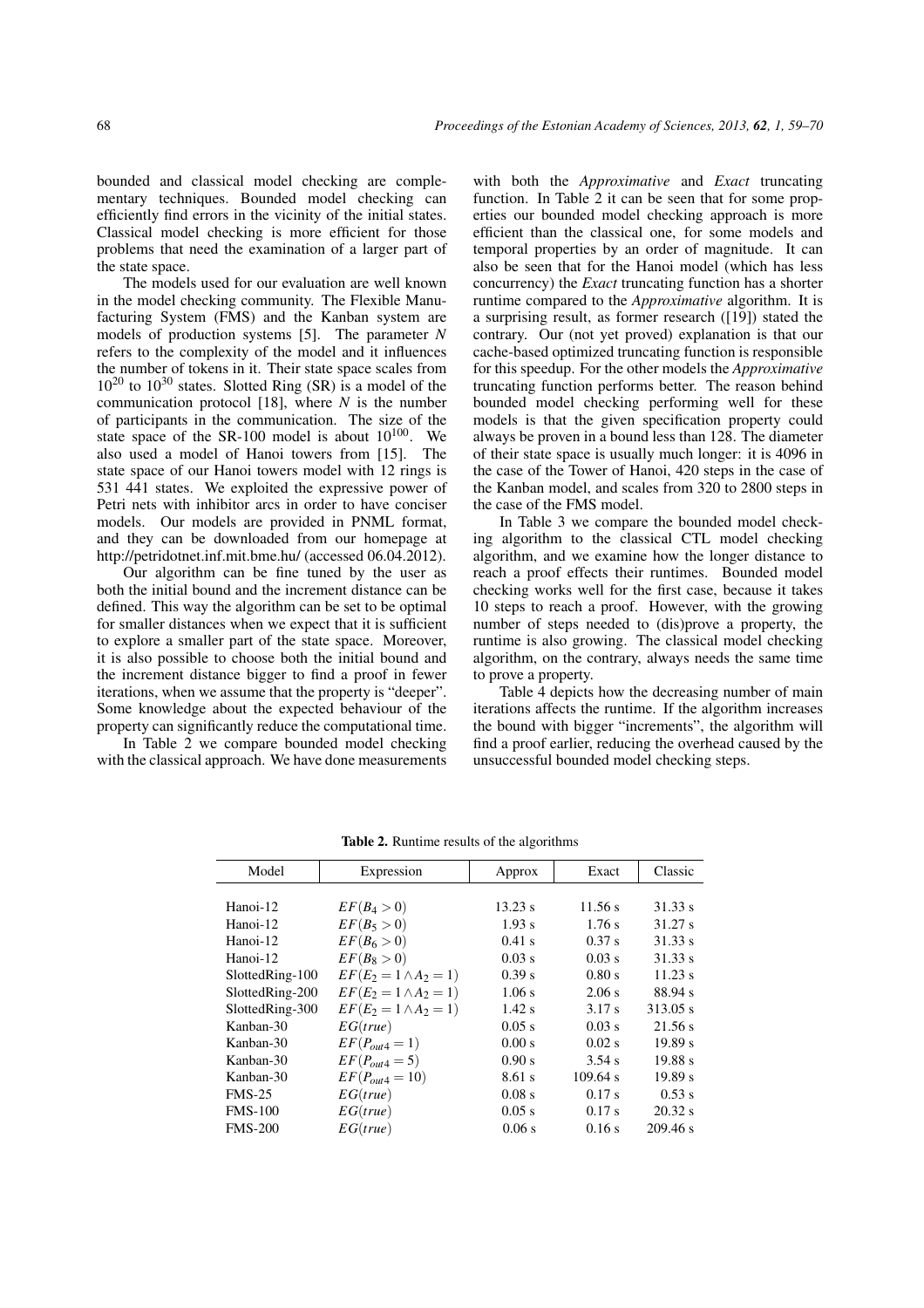Table 3. Scaling of the runtime with a growing number of necessary steps

| Model          | Expression      | Approx   | Classic   |
|----------------|-----------------|----------|-----------|
| <b>FMS-100</b> | $EF(P1s = 10)$  | 3.82 s   | $12.24$ s |
| <b>FMS-100</b> | $EF(P1s=20)$    | 24.37 s  | 12.20 s   |
| <b>FMS-100</b> | $EF(P1s=50)$    | 147.12 s | 12.09 s   |
| <b>FMS-100</b> | $EF(P1s = 100)$ | 512.27 s | 12.02 s   |

Table 4. Scaling of the runtimes with increasing increments (expression:  $EF(B_4 > 0)$ )

| Model                | Incr.    | Approx           | Exact            | Classic            |
|----------------------|----------|------------------|------------------|--------------------|
|                      |          |                  |                  |                    |
| Hanoi-12<br>Hanoi-12 | 10<br>20 | 6.65 s<br>3.49 s | 7.74 s<br>3.76 s | 31.33 s<br>31.33 s |
| Hanoi-12             | 30       | 2.57 s           | 2.62 s           | 31.33 s            |
| Hanoi-12             | 40       | 2.23 s           | 2.59 s           | 31.33 s            |

## 6. RELATED WORK

Saturation-based bounded state space exploration was presented in [19], where simple reachability and deadlock properties were evaluated. The approach in that paper does not support full CTL model checking. The algorithm served as the base of our bounded model checking algorithm. Saturation-based CTL model checking was presented in [8], where the reader can find a more detailed introduction to saturation-based CTL model checking. Bounded model checking is a widespread technique in the field of hardware verification, for further details see e.g. [1,2,13].

SAT-based bounded approaches proved their efficiency in hardware verification, but there are also efficient techniques for the analysis of Petri nets. We refer the reader to [11,14].

## 7. CONCLUSION AND FUTURE WORK

We have presented a combined bounded model checking approach for the analysis of Petri nets. Our work is incremental in the sense that we have further improved and combined former approaches and algorithms to get an efficient model checking solution. This paper introduces our first results, and they suggest that there is still much work to be done.

In the near future we would like to make the algorithm capable of building the state space incrementally in each iteration. The main problem now is that truncating the state space invalidates many of the used caches and data structures. For this reason we start building the state space representation from scratch in each new iteration. However, at the expense of losing some distance information, we could utilize

the benefits of incremental state space construction by applying a simple transformation. We hope that it would significantly reduce the runtime for large, complex models. We also plan to use the so-called constrained saturation to make the CTL model checking more efficient. Although much work is ahead, hopefully the results given in this paper convinced the reader of the usefulness of our algorithm, and that we successfully combined the efficiency of saturation with bounded model checking.

## ACKNOWLEDGEMENTS

This work was partially supported by the ARTEMIS JU and the Hungarian National Development Agency (NFÜ) in the frame of the R3-COP project. Dániel Darvas was partially supported by the MFB Hungarian Development Bank Plc. The authors would like to thank Prof. Gianfranco Ciardo for his valuable advice and suggestions.

#### **REFERENCES**

- 1. Biere, A., Cimatti, A., Clarke, E. M., and Zhu, Y. Symbolic model checking without BDDs. In *Proceedings of the 5th International Conference on Tools and Algorithms for Construction and Analysis of Systems, TACAS'99*. Springer-Verlag, London, UK, 1999, 193–207.
- 2. Bradley, A. R. SAT-based model checking without unrolling. In *VMCAI'11*. Springer-Verlag, Berlin, Heidelberg, 2011, 70–87.
- 3. Bruns, G. and Godefroid, P. Model checking partial state spaces with 3-valued temporal logics. In *CAV'99*. Springer-Verlag, London, UK, 1999, 274–287.
- 4. Buchholz, P., Ciardo, G., Donatelli, S., and Kemper, P. Complexity of memory-efficient Kronecker operations with applications to the solution of Markov models. *INFORMS J. Comput.*, 2000, 12, 203–222.
- 5. Ciardo, G., Lüttgen, G., and Siminiceanu, R. Saturation: an efficient iteration strategy for symbolic state space generation. In *Proc. Tools and Algorithms for the Construction and Analysis of Systems (TACAS)*. LNCS 2031. Springer-Verlag, 2001, 328–342.
- 6. Ciardo, G., Marmorstein, R., and Siminiceanu, R. The saturation algorithm for symbolic state-space exploration. *Int. J. Softw. Tools Technol. Transf.*, 2006,  $8(1)$ , 4–25.
- 7. Ciardo, G. and Miner, A. S. Storage alternatives for large structured state spaces. In *Proceedings of the 9th ICCPE: Modelling Techniques and Tools*. Springer-Verlag, London, UK, 1997, 44–57.
- 8. Ciardo, G. and Siminiceanu, R. Structural symbolic CTL model checking of asynchronous systems. In *Computer Aided Verification (CAV'03)*. LNCS 2725. Springer-Verlag, 2003, 40–53.
- 9. Clarke, E., Grumberg, O., and Peled, D. A. *Model Checking*. The MIT Press, 1999.